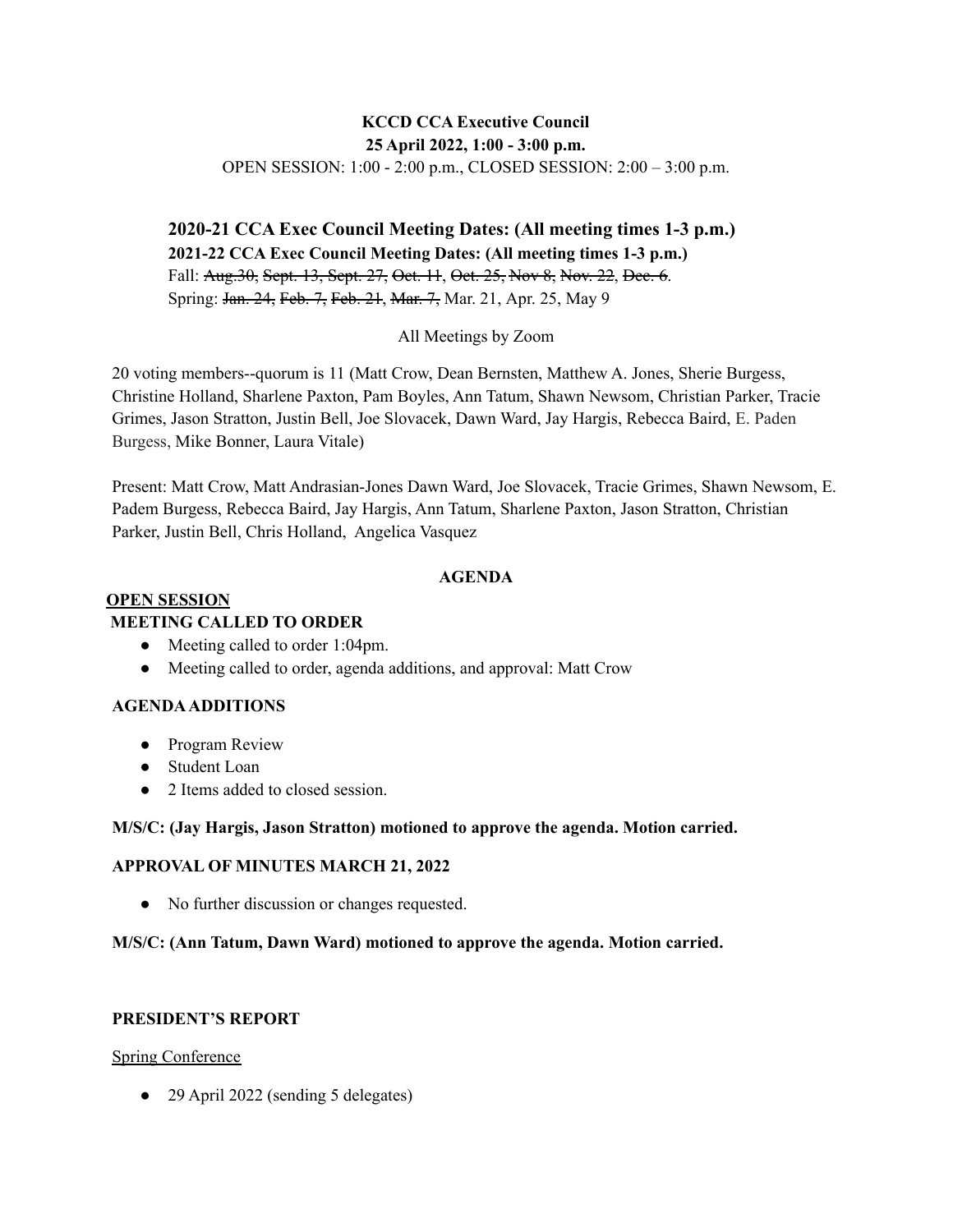- All delegates will need to follow COVID protocols as outlined by the conference.
- Delegates will need to fill out MES Forms in order to get paid.

# **DISCUSSION**

## Mileage: Joe

- Faculty at Eastern Sierra College center are going to ask for mileage next semester.
- Faculty won mileage arbitration, are able to get paid for mileage if they are traveling more than 15 miles.

### Program Review: Dawn Ward

- CC- program reviews are behind. The chairs do not write the program reviews, and should delegate the responsibility to area experts.
- Admin would be fine providing a stipend for those who are writing program reviews.
- A question was asked regarding if there has been any movement with negotiations to help faculty get a stipend?
- Ann is going to look into this on BC campus. She also added that it may be complicated with regard to full-time but perhaps not for part-time.
- 40+ hours on top of normal workload .
- Matt Crow advised Corey Marvin (CC) to contact him in order to discuss the extent of the stipend.

#### Student Loan (Dawn Ward)

- Nothing has been heard with regard to the Student Loan topic.
- Matt will bring it up at Cerro Coso and District-wide budget meetings.

## **MEMBERSHIPAND ELECTIONS REPORT (Michael Bonner)**

- Candidates have been declared for all positions.
- 5 candidates for the 4 BC reps.
- Will be finalized on Tuesday.
- Everything has been provided to elections chairs.

## **COLLEGE REPORTS**

#### Bakersfield College: Ann Tatum

• Winter Intercession: Go ahead and do something in the 5 weeks, pending any kind of working conditions negotiation that needs to happen between faculty and classified.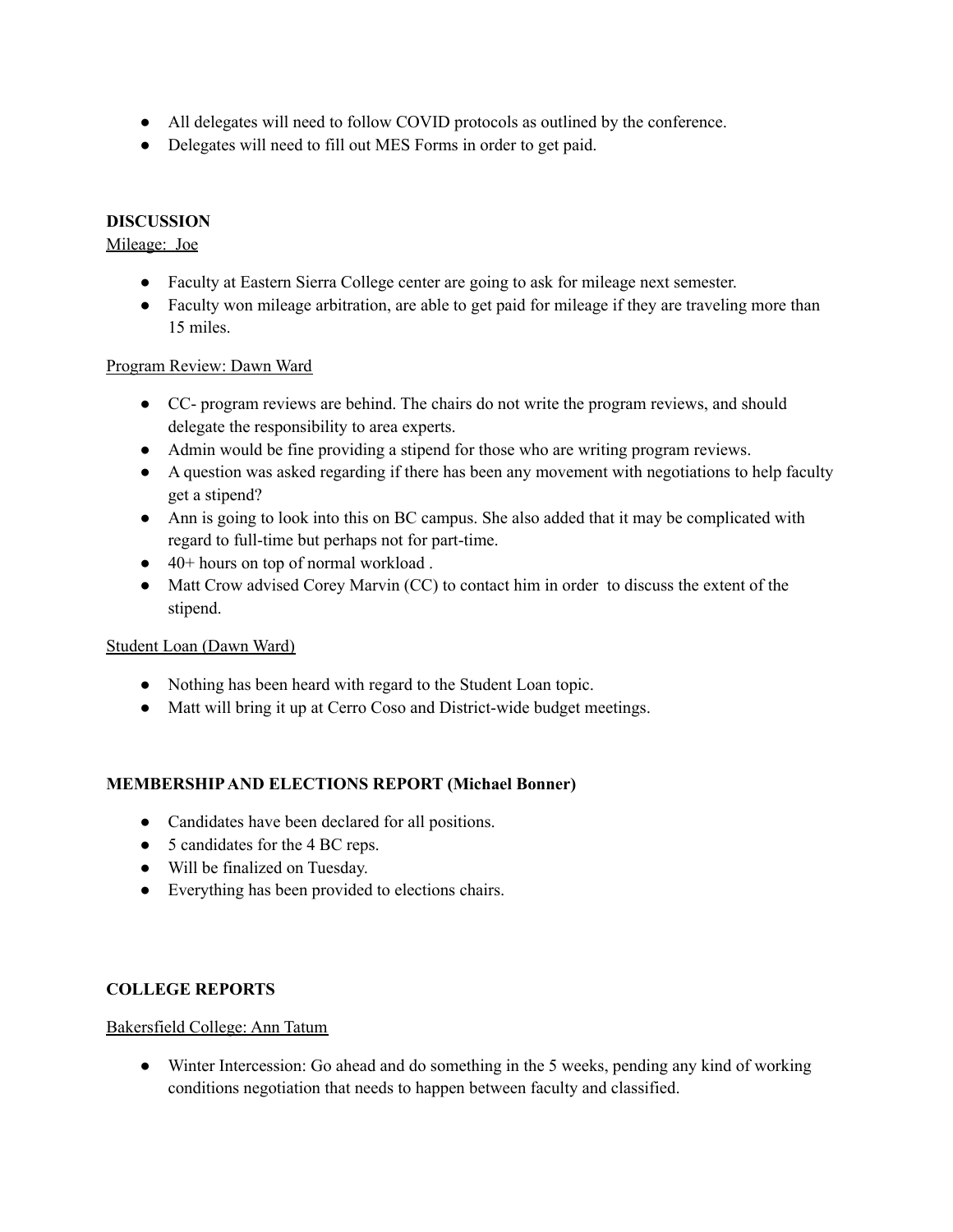● Heading to the Academic Senate at BC.

### Cerro Coso Community College: Joe Slovacek

- 1095C form- tax form for healthcare and adjuncts. The issue has been resolved.
- Climate report brought up. Not good. College President said they will work to do more and will check again in another 3 years. CC Senate President was interested in checking it out in another year, there was no interest expressed at College Counci to do this.

Porterville College: Jay Hargis

• Nothing new to report.

## **TREASURER'S REPORT (Sherie Burgess)**

- At our last meeting she mentioned both certificates were coming due in May. Sherie with Paden attained the interest rates.
- Currently have a 1 year and a 2 year certificate.
- $\bullet$  12 month yield is .2%
- $\bullet$  24 month-.35% yield.
- Seeking to confirm if the group wants to keep them as 12 month and 24 month, Sherie advocates for doing a 1 year and a 2 year.
- It was mentioned that there is 21k in the 1 year certificate and 11k in the 5 year certificate.
- M. Crow advocated for putting the 11k in a 2 year, and the 21k in the one year so that it keeps rolling over.

## **M/S/C: (Committee) no discussion. Motion carried.**

#### Closed session:

Closed session began at 1:38pm.

Update on Negotiations: Matt

Update on Grievance: Pam

Faculty Leave: Ann

Closed session ended at 2:03pm.

#### **OPEN SESSION**

#### Good of the Order:

M. Crow has been asked about moving this meeting to earlier in the day, would that be a problem? Some individuals expressed that would be an issue for them.